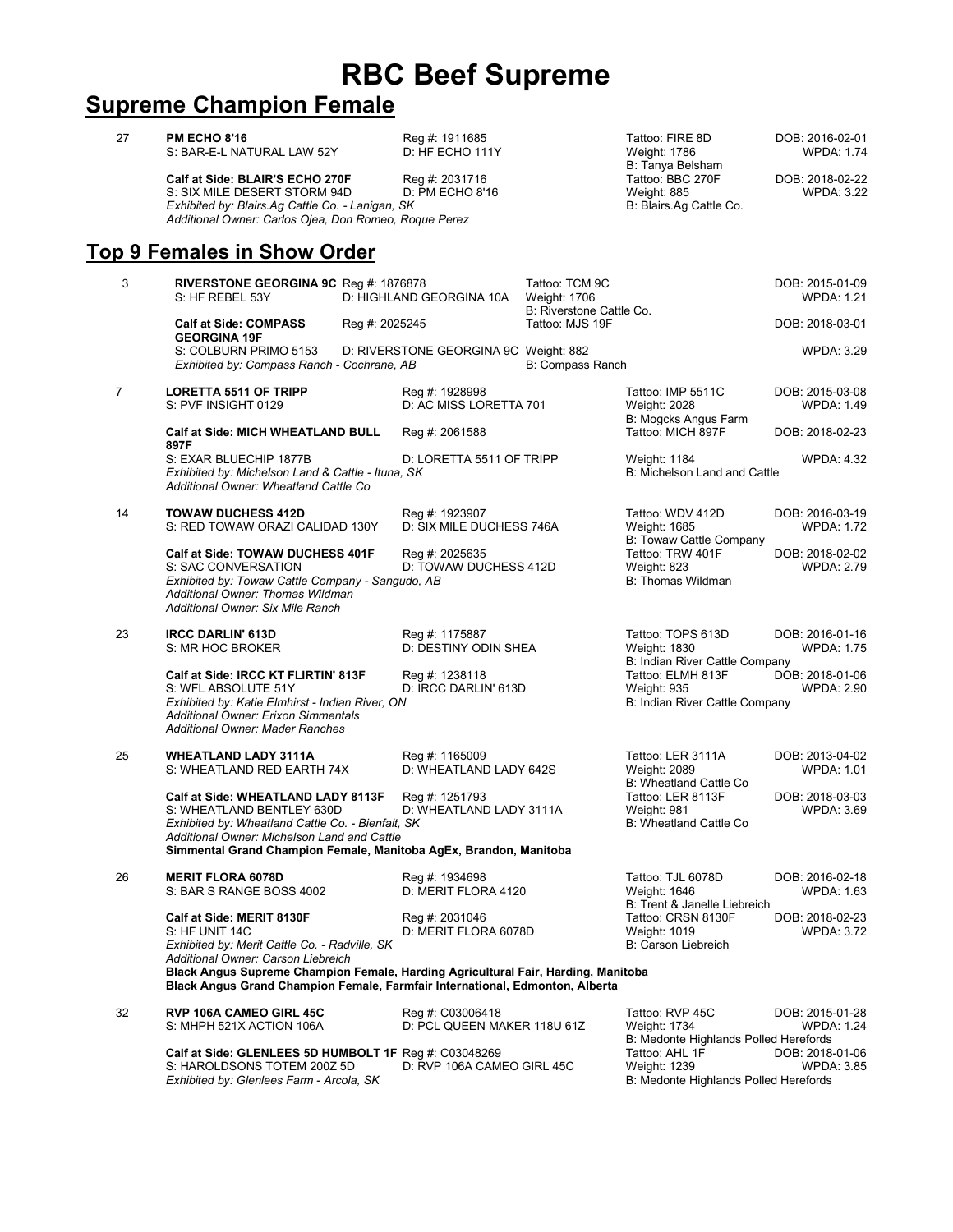| 33 | <b>GREENWOOD PLD ALLY 702A</b><br>S: EXLR TOTAL IMPACT 054T                                                                                                                                                                   | Reg #: CPF0218158<br>D: EF TICKLE MY FANCY 570T | Tattoo: PYN 702A<br>Weight: 1980<br><b>B: Koyle Farms</b> | DOB: 2013-01-15<br>WPDA: 0.93 |
|----|-------------------------------------------------------------------------------------------------------------------------------------------------------------------------------------------------------------------------------|-------------------------------------------------|-----------------------------------------------------------|-------------------------------|
|    | Calf at Side: GREENWOOD FLICK PYN<br>62F                                                                                                                                                                                      | Reg #: CPF4094715                               | Tattoo: PYN 62F                                           | DOB: 2018-01-16               |
|    | S: GREENWOOD CANADIAN MADE ET<br>Exhibited by: Greenwood - Lloydminster, SK<br>Additional Owner: Rob Garner<br>Additional Owner: Henry Michelson<br>Limousin Grand Champion Female, Farmfair International, Edmonton, Alberta | D: GREENWOOD PLD ALLY 702A                      | Weight: 1010<br>B: Greenwood                              | <b>WPDA: 3.24</b>             |
| 36 | <b>BOSS LAKE MS. ELLE 638D</b>                                                                                                                                                                                                | Reg #: 1178305                                  | Tattoo: SBP 638D                                          | DOB: 2016-04-13               |
|    | S: NCB COBRA 47Y                                                                                                                                                                                                              | D: CAJS ELEGANT GORCE W24                       | Weight: 1636<br><b>B: Boss Lake Genetics</b>              | <b>WPDA: 1.71</b>             |
|    | Calf at Side: BOSS LAKE MS. ELLE 849F Req #: 1247418                                                                                                                                                                          |                                                 | Tattoo: SBP 849F                                          | DOB: 2018-02-26               |
|    | S: WLE UNO MAS X549                                                                                                                                                                                                           | D: BOSS LAKE MS ELLE 638D                       | Weight: 889                                               | <b>WPDA: 3.28</b>             |
|    | Exhibited by: Boss Lake Genetics - Parkland County, AB                                                                                                                                                                        |                                                 | <b>B: Boss Lake Genetics</b>                              |                               |

**Simmental Grand Champion Female, Olds Fall Classic, Olds, Alberta**